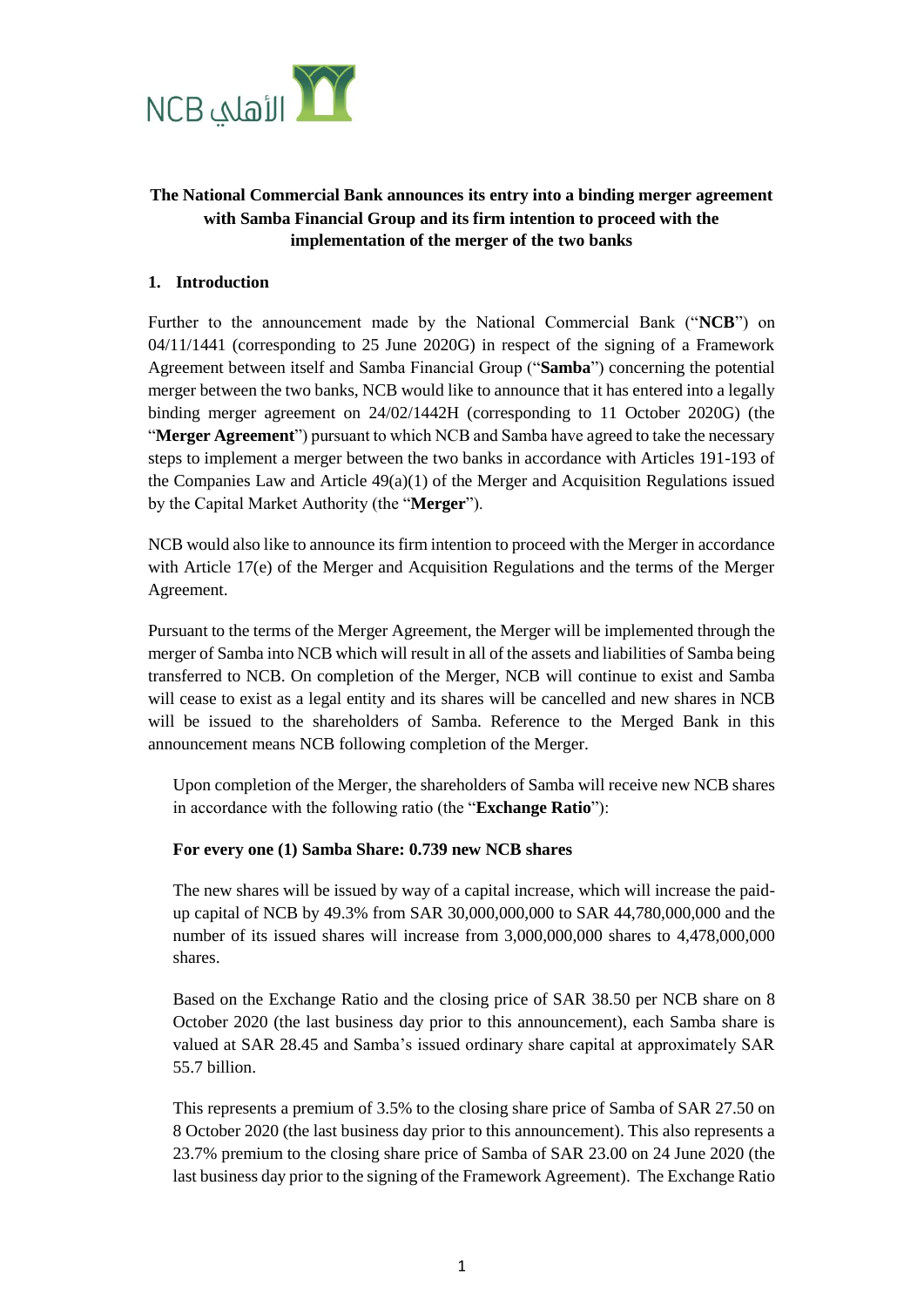

(based on the Exchange Ratio and the closing share price of NCB of SAR 38.50 on 8 October 2020, being the last business day prior to the date of this announcement).

On completion of the Merger, NCB's existing shareholders will own 67.4% and Samba's shareholders will own 32.6% of the Merged Bank. The substantial shareholders of the Merged Bank will be the Public Investment Fund (PIF) (37.2%), the Public Pension Agency (7.4%) and the General Organisation for Social Insurance (GOSI) (5.8%).

The treatment of any entitlement to a fractional share that results from the Exchange Ratio calculation above shall be in accordance with the mechanism set out in the Shareholder Circular to be published by NCB in due course.

The board of directors of NCB, who have been so advised by J.P. Morgan Saudi Arabia as to the financial terms of the Merger, consider the terms of the Merger to be fair. In providing its advice to the board of directors of NCB, J.P. Morgan Saudi Arabia has taken into account the commercial assessments of the board of directors of NCB.

There will be no immediate change for customers as a result of today's announcement. Both banks will remain independent and separate and both will continue to operate a business as usual service until the Merger has completed. NCB does not expect that the Merger, if completed, will result in the involuntary redundancy of employees.

Completion of the Merger is not guaranteed and is subject to a number of conditions and approvals including regulatory and shareholders approvals. The Merger Agreement further prescribes the events on which the Merger Agreement might be terminated and the Merger halted. The conditions to the Merger and termination events are further explained in Section 3 of this announcement.

#### **2. Rationale for the Merger**

The Merger will create a regional powerhouse with SAR 837 billion  $(U.S.S. 223$  billion)<sup>1</sup> in assets, uniquely positioned to accelerate the transformation of Saudi Arabia's banking landscape and deliver progress towards Vision 2030.

NCB's current chairman, Saeed Al-Ghamdi, commented: "*Saudi Arabia is undergoing a historic transformation with Vision 2030. Such a transformation requires a robust financial services sector, especially highly capitalised, resilient banks that can fund economic development, as well as support Saudi Arabia's trade and capital flows with the region and the rest of the world. Our ambition is to create a national champion that can facilitate the transformation envisaged under Vision 2030 and create a pioneer for next-generation banking services that nurtures tomorrow's industry leaders*."

Samba's current chairman, Ammar AlKhudairy, commented: "*Our merger with NCB will create a universal bank – a local leader and a regional powerhouse that aims to unlock considerable value for shareholders, provide exceptional banking services for the people of Saudi Arabia and help local entrepreneurs capitalize on opportunities for* 

<sup>1</sup> <sup>1</sup> Based on aggregated financials as at 30 June 2020.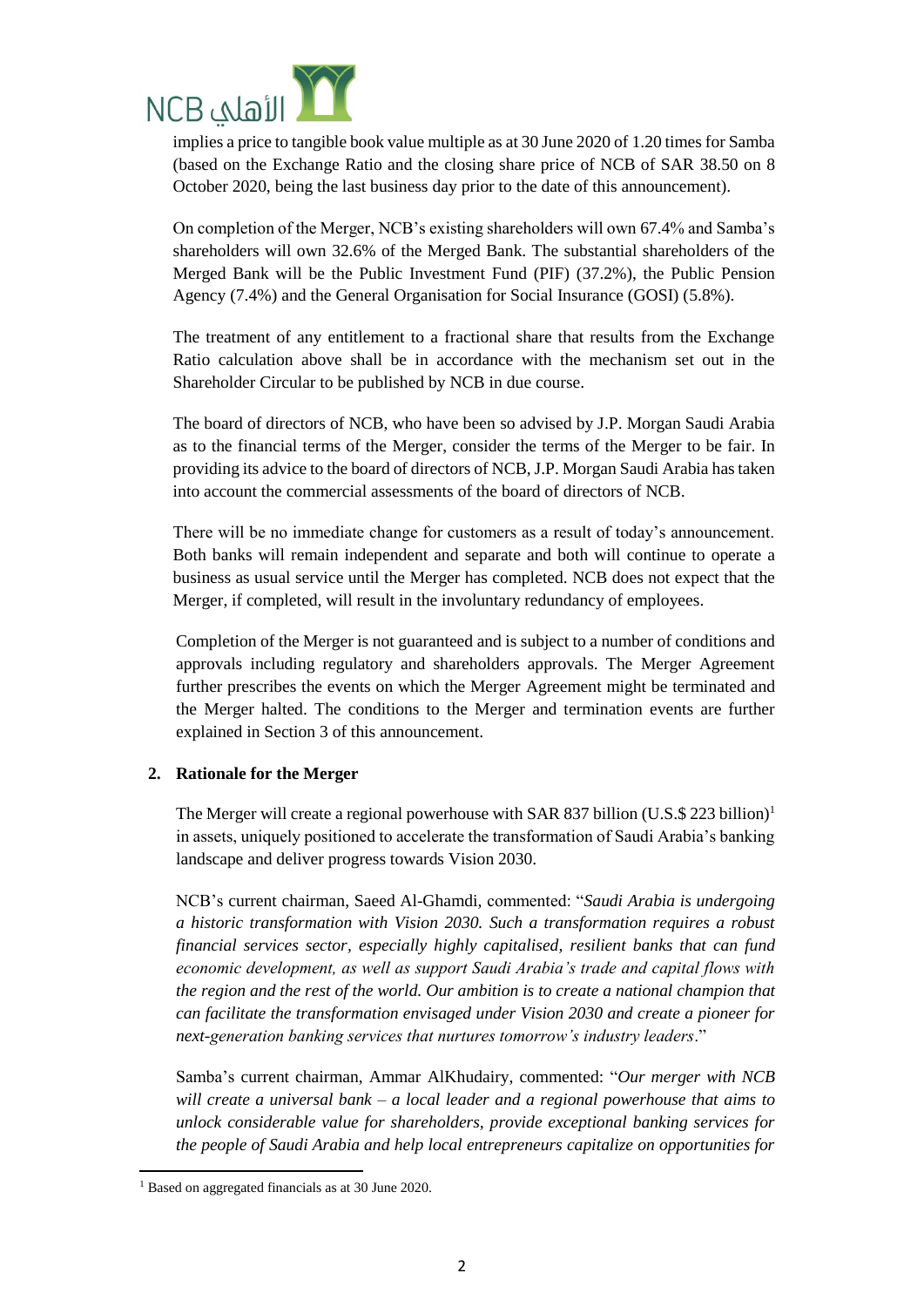

*new era for Saudi banking and will be a catalyst for the realisation of many of Vision 2030's goals. We are focused on making sure that the combined and larger bank comes together seamlessly to serve our customers, partners, investors and invaluable talent across both teams*."

#### *Strengthened competitive position*

The Merged Bank will become the largest bank in the Kingdom<sup>2</sup> and a leading bank in the Middle East region with SAR 171 billion (U.S.  $$$  46 billion)<sup>3</sup> in market capitalisation.

At a local level, the Merged Bank will become the Kingdom's largest bank<sup>2</sup> serving approximately 25% of the retail and wholesale banking market<sup>2</sup>. The Merged Bank would have SAR 837 billion (\$223 billion)<sup>3</sup> in assets (this represents a market share of  $32\frac{1}{2}$ <sup>24</sup>, SAR 468 billion (U.S.\$ 125 billion)<sup>3</sup> in performing loans (this represents a market share of 29%)<sup>2</sup><sup>4</sup>, around SAR 568 billion (U.S.\$ 151 billion)<sup>3</sup> in customer deposits (this represents a market share of  $30\%$ )<sup>24</sup>, a half year operating income of around SAR 15 billion (U.S.\$ 4 billion)<sup>3</sup> (this represents a market share of  $30\%$ )<sup>24</sup> and net income of around SAR 7 billion (U.S.\$ 2 billion)<sup>3</sup> (this represents a market share of  $38\%$ )<sup>24</sup> and a combined equity base of SAR 120 billion (U.S.\$ 32 billion)<sup>23</sup>. The Merged Bank will also become the number one bank in the Middle East by net income<sup>2</sup> .

The Merged Bank will have a universal and balanced banking platform across all business lines. Operating income<sup>1</sup> for the Merged Bank broken down into the following segments: 41% retail banking, 25% corporate banking, 23% treasury, 6% international and 5% capital markets.

The scale of the Merged Bank will help achieve industry leading returns and productivity levels.

# *Highly complementary banks*

The Merged Bank will leverage NCB and Samba's leading retail banking franchises, serving  $26\%$ <sup>5</sup> of the market in retail loans and  $29\%$ <sup>1</sup> of the market in retail liabilities. Building on these capabilities, the Merged Bank aspires to deliver best-in-class digital solutions, drive homeownership through growth in residential finance, foster SME development and lending and promote financial literacy and a culture of saving.

On the corporate banking side, the Merged Bank will leverage NCB's position as the largest institutional lender<sup>2</sup> and specialized financier<sup>2</sup> in the Kingdom, in conjunction

1

<sup>1</sup>Based on aggregated financials as at 30 June 2020.

<sup>2</sup> Based on aggregated financials as at 30 June 2020 and data available on relevant banks' websites.

<sup>&</sup>lt;sup>3</sup> Based on Market Capitalisation as of 8 October 20

<sup>20.</sup>

<sup>4</sup> The market share calculations assume total market

is formed of top 11 banks. If one of these banks has a negative value for any of the metrics, it is excluded from the market share calculations of that specific metric.

market share calculations of that specific metric.

<sup>5</sup> Based on retail performing loans balances as at 30 June 2020.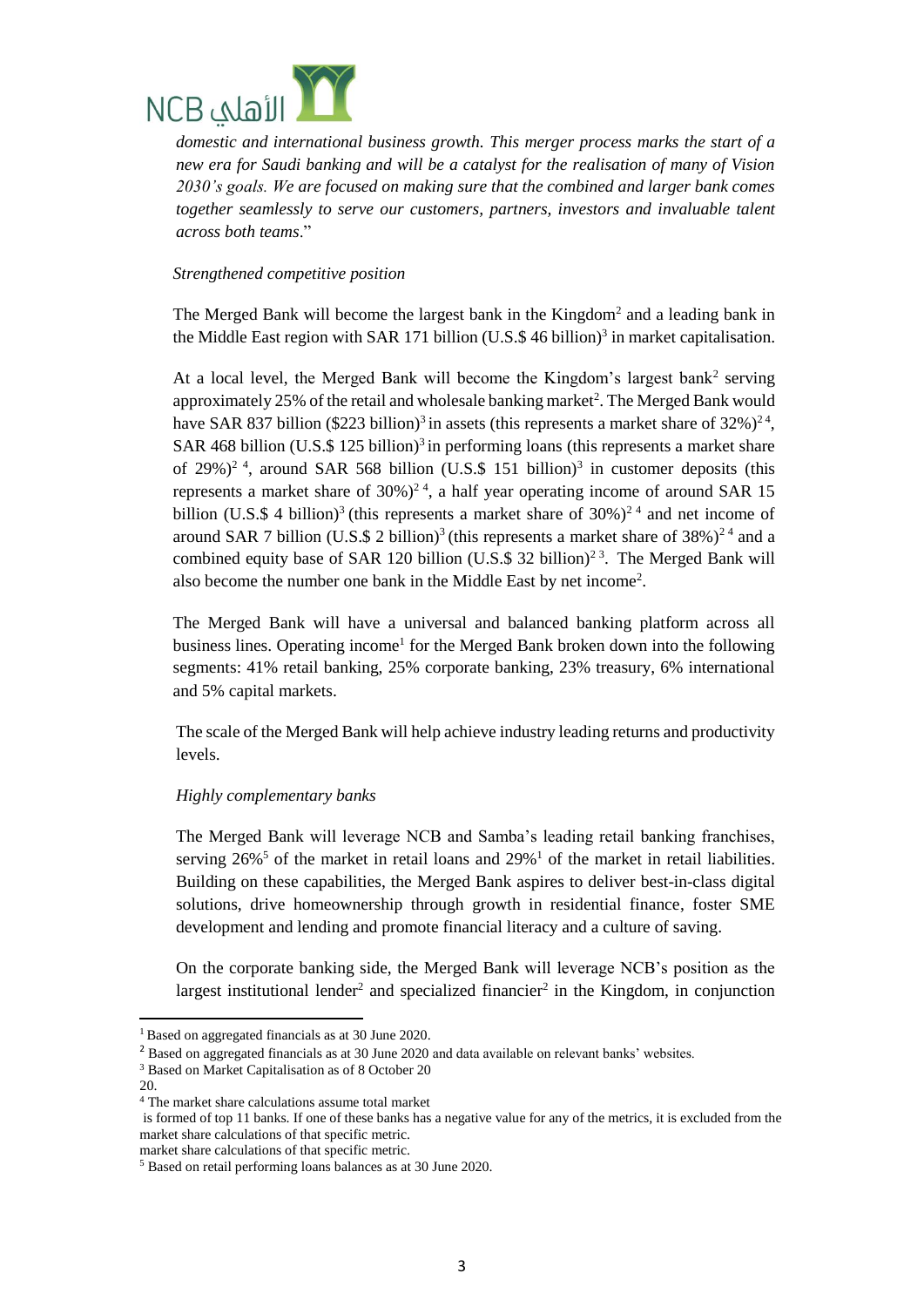

in the Saudi market. The ambition of the Merged Bank is to become the foremost trusted partner for top-tier Saudi corporates and institutions to support the Kingdom's landmark deals and mega projects, whilst facilitating trade and capital flows between the Kingdom and regional and global markets.

Building on the complementary portfolios of the two banks, the Merged Bank will become a leader in treasury and capital markets, managing assets of SAR 316 billion  $($ U.S.\$ 84 billion $)^1$  in treasury assets (equivalent to 36% in market share), allowing for strong cross-selling capabilities.

The Merged Bank will own both NCB Capital Company and Samba Capital & Investment Management Company, who, together would form the biggest asset manager, brokerage and investment bank in Saudi Arabia. The integration of those two companies, to achieve the best synergies, will be studied as part of the integration plan for both banks and will be finally decided as part of the integration or by the Merged Bank's board after completing the Merger.

### *Enhanced multi-channel distribution*

The Merged Bank would be able to offer its customers end-to-end digital products and services and deliver convenient solutions through the development of new digital propositions. The Merged Bank will immediately provide unparalleled accessibility across the Kingdom, with 501 branches, 4,136 ATM machines and 126,831 point of sale devices (POS).<sup>7</sup>

#### *Digitalisation*

The Merged Bank is in a position of strength; both banks have increasing digital penetration in the banking sector and digital financial transactions. In addition, in 2019, NCB was awarded best mobile banking application in the Kingdom and Samba was awarded best online cash management and treasury platform.

The Merged Bank plans to double down on digital and analytics and continue to enhance its artificial intelligence tools. It will aim at digitalising all products and services end-toend and introduce cutting-edge technologies to its customers. It plans to grow the market through new ventures and partnerships and will heavily invest in data and analytics to create unparalleled and personalized customer experiences.

#### *Enhanced liquidity and solid capital position to pursue growth*

The Merged Bank will aim to leverage the cross-selling capabilities of both banks through an improved operating model and the optimization of both banks' investment portfolios, benefitting from a robust and diversified funding structure, as well as an

**.** 

<sup>1</sup> Based on aggregated financials as at 30 June 2020.

<sup>&</sup>lt;sup>2</sup> Based on aggregated financials as at 30 June 2020 and data available on relevant banks' websites.

<sup>6</sup> By corporate performing loans balances as at 30 June 2020, includes overdrafts wherever such delineation was provided in publicly available financial statements.

 $7$  Based on aggregated numbers as included in SAMA's August 2020 Bulletin.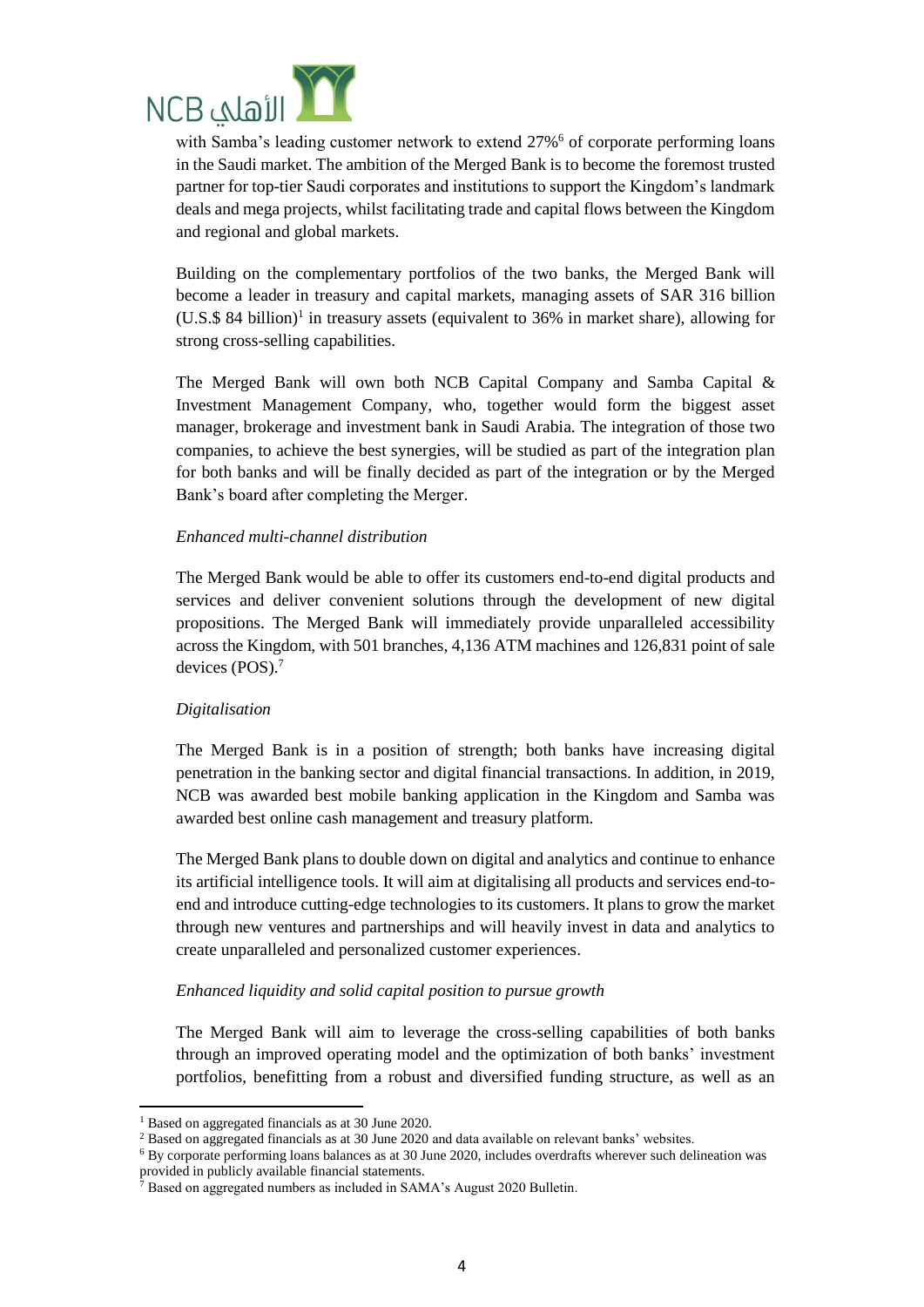

enhanced liquidity profile with an  $82\%$ <sup>1</sup> loan to deposit ratio (LDR). This is complemented with a solid and robust capital position. This strong foundation will allow the Merged Bank to pursue growth opportunities in local and global markets.

# *Catalysing delivery of Vision 2030*

The Merged Bank will play a vital role in unlocking opportunities presented by Vision 2030's transformational agenda. The scale of the Merged Bank and its strong funding and capital base will allow it to tap into key growth areas and invest in rapidly developing sectors and projects in the Kingdom, accelerate growth in the SME sector, promote growth in housing stock and residential financing, and facilitate the development of Saudi Arabia's capital market as well as the continued digitalization of the economy.

### *Synergies and shareholder value*

The Merger is expected to unlock approximately SAR 800 million (U.S.\$ 213 million) annually fully phased in cost synergies after integration is complete, representing 9%<sup>8</sup> of the combined cost base, with significant value creation potential, driven by increased scale, sharing of best practices and annual efficiency gains. There is also potential for revenue synergies between the two banks. One-time cash integration costs are expected to be approximately SAR 1.1 billion (U.S.\$ 293 million).

As a result of these synergies, the Merger is expected to be accretive to earnings per share for NCB and Samba shareholders, based on the annualised H1 2020 results for NCB and Samba (including fully phased in synergies and excluding one-time cash integration costs).

# *Growing international presence*

The Merged Bank will have an expanded international network enabling the Merged Bank to facilitate international trade and capital flows. The Merged Bank will be better placed to pursue further strategic expansion opportunities to better connect with global markets.

#### *Grooming future leaders of the industry*

The Merged Bank will merge its talent pools and become a talent hub for the financial sector. Talent development will be a priority for the Merged Bank, as it aspires to groom future leaders of the industry through world-class training and development programs and offer rewarding career opportunities.

Please refer to Section 7 of this announcement regarding the basis on which the financial information included in this Section 2 has been prepared.

#### **3. Key Terms of the Merger as agreed in the Merger Agreement**

*Board and Governance Arrangements* 

<sup>1</sup> <sup>8</sup> Based on 2019 aggregated operating expenses before impairment.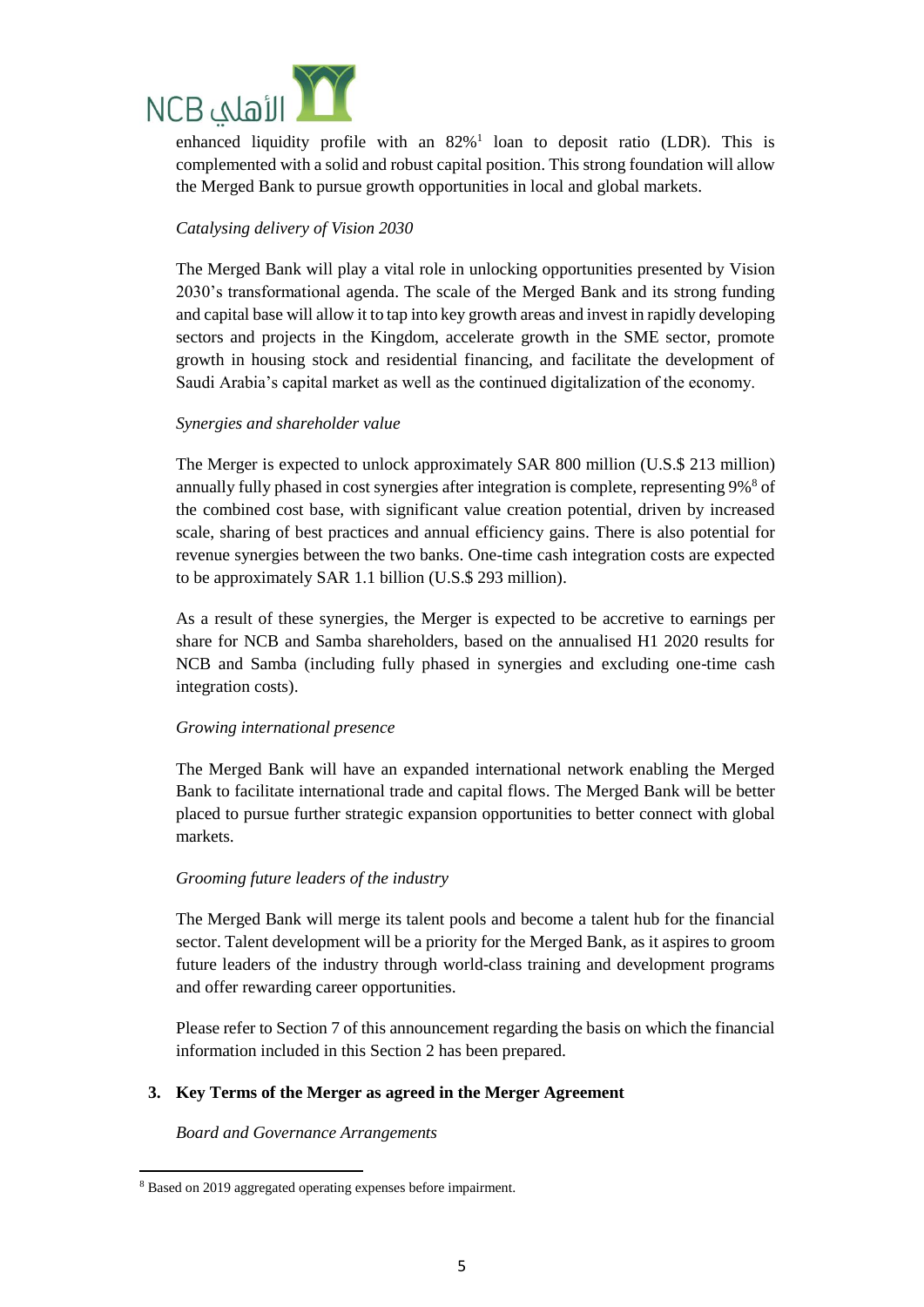

- Subject to the receipt of relevant regulatory and shareholder approvals, the necessary steps will be taken so that, upon completion of the Merger, the composition of the board of the Merged Bank will be subject to the following changes:
	- the size of the board of the Merged Bank will be increased from nine (9) to eleven (11) members; and
	- Samba's current board will nominate two (2) individuals, whom the board of the Merged Bank will appoint to fill the two additional board seats.
- As a result of the above changes, it is expected that, following completion of the Merger, the composition of the board of the Merged Bank will be as follows:
	- the current substantial shareholders of NCB and Samba (i.e. PIF, GOSI and PPA) will continue to have a number of directors representing them that is equal to their representation on the board of NCB as of the time of completion of the Merger (at present the PIF has 4 representatives, PPA and GOSI each have 1 representative);
	- two (2) directors will be nominated by Samba's current board (excluding the representatives of the substantial shareholders); and
	- the remaining directors (currently, three (3) directors) will be from the then current board of NCB (excluding the representatives of the substantial shareholders).
- Upon completion of the Merger, the two banks have agreed that it is intended that the necessary steps will be taken to:
	- appoint Ammar AlKhudairy (the current chairman of Samba) as chairman of the board of directors of the Merged Bank;
	- appoint Saeed Al Ghamdi (the current chairman of NCB) as managing director and group chief executive officer of the Merged Bank.

These changes will only take effect upon completion of the Merger. Until then, the current boards and executive management teams of both banks will continue to lead their respective banks independently.

#### *Headquarters*

The principal registered office of the Merged Bank will be located in Riyadh.

#### *Company branding*

The two banks will work with a branding consultant to advise on the name, logo and branding of the Merged Bank.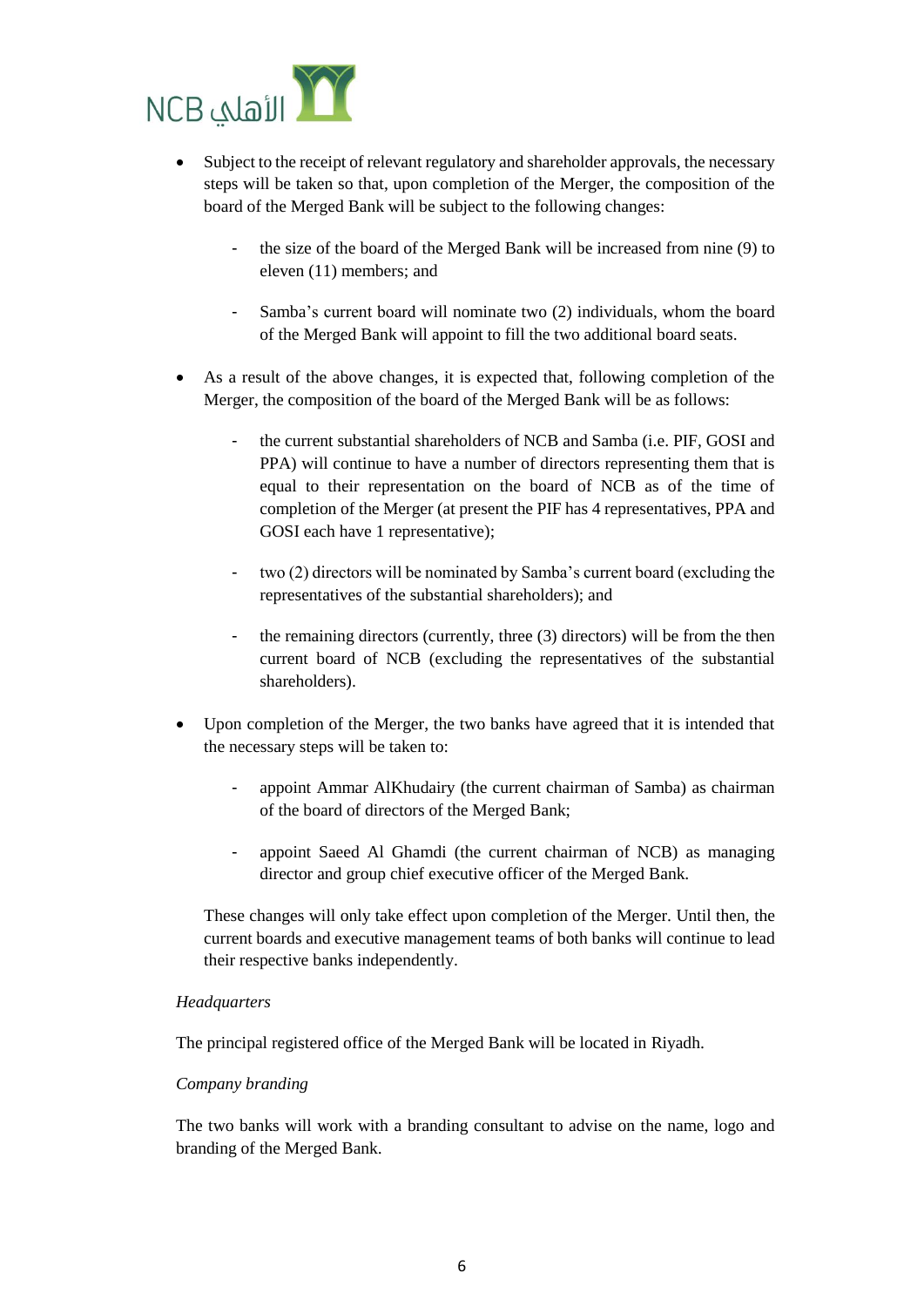

#### *Restrictions on conduct of business*

For the period from signing the Merger Agreement until the completion of the Merger, both banks have agreed to refrain from taking particular actions, subject to certain limitations and thresholds. In relation to dividends, neither NCB nor Samba will declare, make, set aside or pay any dividend or other distribution (whether in cash, shares or other property) for any period in respect of any share capital other than in line with (or below) the change in its net income over the last corresponding period in which a dividend was paid as set out in its interim or audited financial statements (as applicable).

Treasury shares held by either NCB or Samba shall not increase or decrease other than for certain purposes relating to the employee share schemes of each respective bank and in accordance with the terms of the Merger Agreement and relevant regulatory requirements.

### *Conditions to the* Merger

The Merger is subject to the satisfaction of a number of conditions, which are summarised below:

- the approval of the Saudi Arabian Monetary Authority, the Capital Market Authority, the General Authority for Competition, the Ministry of Commerce and the Saudi Stock Exchange (Tadawul);
- the approval by NCB shareholders and Samba shareholders of the Merger and its related resolutions through extraordinary general assemblies of both banks to be convened in accordance with the applicable regulatory requirements;
- obtain all required consents and/or waivers from all relevant parties in connection with Samba's Euro Medium Term Notes Programme, or such notes being repaid or redeemed in full;
- no Material Adverse Event (as such term is defined in the Merger Agreement) in respect of the financial condition of NCB or Samba having occurred and being continuing;
- there being no breach of certain warranties set out in the Merger Agreement, unless such breach has been remedied (if possible);
- the creditor objection period having expired and all Samba creditor objections (if any) having been withdrawn or addressed in accordance with the Companies Law; and
- no governmental body in the Kingdom having prohibited the completion of the Merger in accordance with the terms of the Merger Agreement.

*Other approvals/notifications*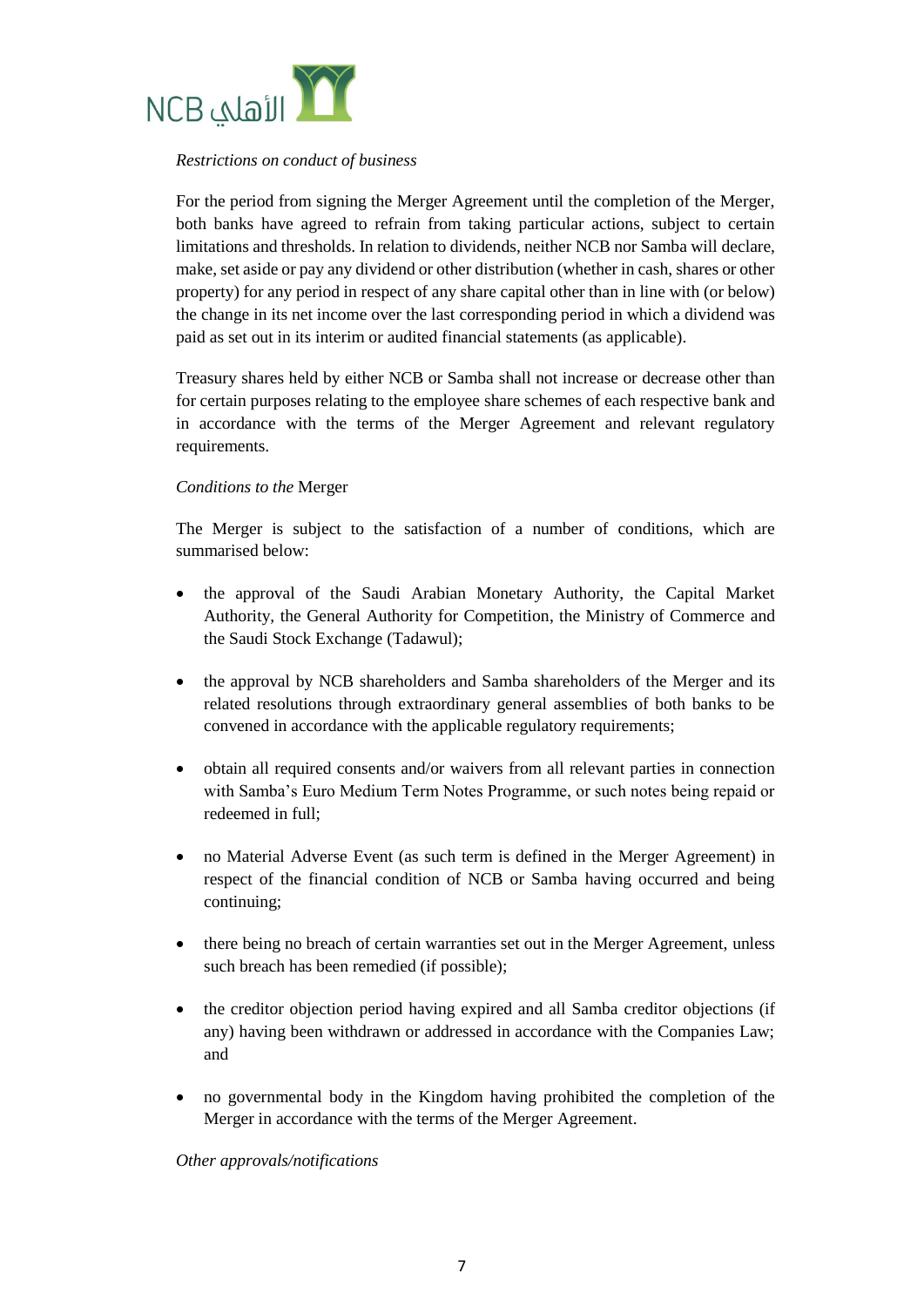

In addition, both banks will work together to identify and make any required notifications or obtain any required approvals, including from relevant third parties.

#### *Integration*

Each bank has agreed to appoint its chairman (or any other representative) to work together to prepare and agree a general integration plan for the Merged Bank. Such representatives may also establish an integration committee (and subcommittees as necessary) to oversee such integration planning. However, each bank shall remain wholly independent until the completion of the Merger.

### *Termination*

The Merger Agreement may terminate upon the occurrence of a number of events, including:

- if either bank commits a breach of certain provisions of the Merger Agreement and such breach constitutes a material adverse event (as such term is defined in the Merger Agreement);
- if a regulatory approval is not obtained and failure to obtain such approval would have a material adverse effect on the Merged Bank;
- if the completion of the Merger does not occur, or the conditions are not satisfied or waived within, one year of the date of the Merger Agreement; and
- if the banks agree to terminate the Merger Agreement in writing.

# **4. Related Parties and Conflicted Directors**

The Merger includes related parties who are, as of the date of this announcement, PIF, GOSI and PPA, as a result of their being substantial shareholders and having representatives on the boards of both banks.

Moreover, each of Saeed Mohammed Al Ghamdi, Rashid Ibrahim Sharif, David Jeffrey Meek, Marshall Charles Bailey (in their capacity as the board representatives of the Public Investment Fund in NCB board), Anees Ahmed Moumina (in his capacity as the board representative of the General Organization for Social Insurance in NCB board and his direct and indirect ownership in Samba) and Saud Sulaiman Al Juhani (in his capacity as the board representative of the Public Pension Agency in NCB board)have declared their interest in the Merger and therefore did not vote on the NCB board resolution approving NCB's entry into the Merger Agreement.

Related parties and directors who have declared their interest in the Merger will be subject to the regulatory restrictions relating to the voting of common/conflicted shareholders as applied by the CMA.

# **5. Confirmations**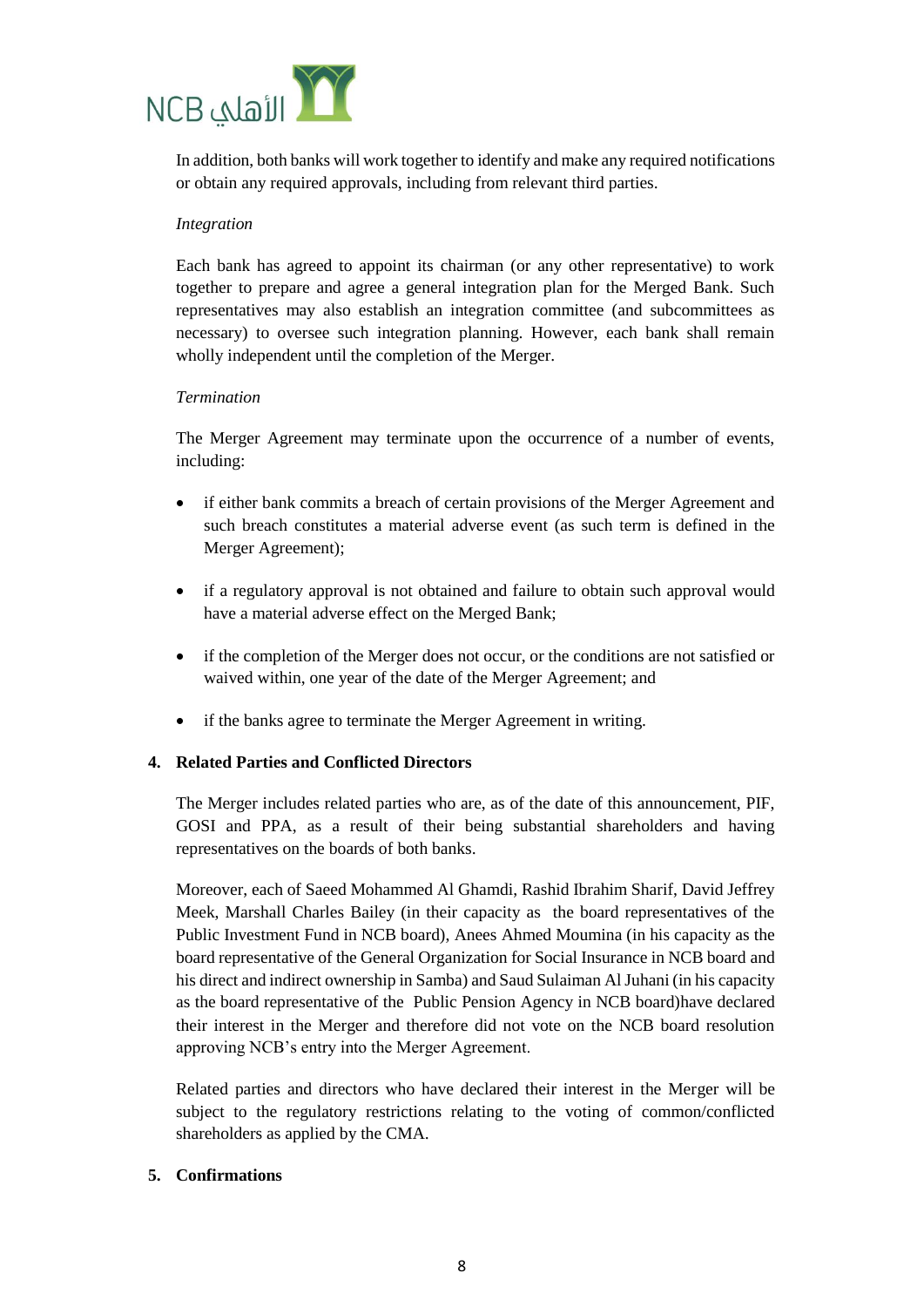

Pursuant to the requirements of the Merger and Acquisition Regulations, NCB confirms the following:

- no person is acting in concert with NCB in relation to the Merger;
- Other than Samba shares held by NCB as collateral against loans, NCB does not own or control any shares in Samba nor does it own options to purchase such shares;
- NCB has not received to date, nor does it expect to receive, any irrevocable undertakings from any party to vote in favour of the Merger at the relevant general assembly;
- there are no indemnity arrangements in relation to Samba shares involving NCB, Samba or any person acting in concert with Samba;
- there are no break-up fees applicable to the Merger; and
- the consideration payable by NCB to Samba shareholders will be the issuance of new shares in NCB in accordance with the Exchange Ratio. The consideration payable by NCB does not include any cash payment. Accordingly, it is not necessary for J.P. Morgan Saudi Arabia, acting as NCB's independent financial adviser to confirm if NCB has sufficient resources available to it to satisfy the acceptance of the offer to acquire all of the Samba shares in full.

#### **6. Status of the Merger and Next Steps**

NCB and Samba will commence working to satisfy the conditions required to complete the Merger, including obtaining the relevant regulatory approvals. Completion of the Merger is not guaranteed and remains subject to all of the conditions set out in the Merger Agreement.

Once all relevant regulatory approvals have been obtained, NCB will issue a circular addressed to its shareholders in respect of the Merger and the associated capital increase, which will contain full details of the Merger. This is the document that NCB shareholders must review carefully before making any decision in relation to how to vote on the Merger. NCB will concurrently publish an offer document to the shareholders of Samba which will set out relevant details of the Merger. Samba's board of directors will also issue a circular addressed to its shareholders setting out its views in relation to the Merger. Both banks will thereafter call for their respective extraordinary general assemblies to vote on the Merger.

The banks expect the Merger to complete during the first half of 2021. It is expected that integration planning will take the next few months until completion of the Merger, after which, integration execution will be expedited over the coming three (3) years.

J.P. Morgan Saudi Arabia is acting as financial adviser to NCB. Abuhimed, Alsheikh & Alhagbani Law Firm is acting as legal adviser to NCB. NCB will make further announcements as and when material developments occur in relation to the Merger.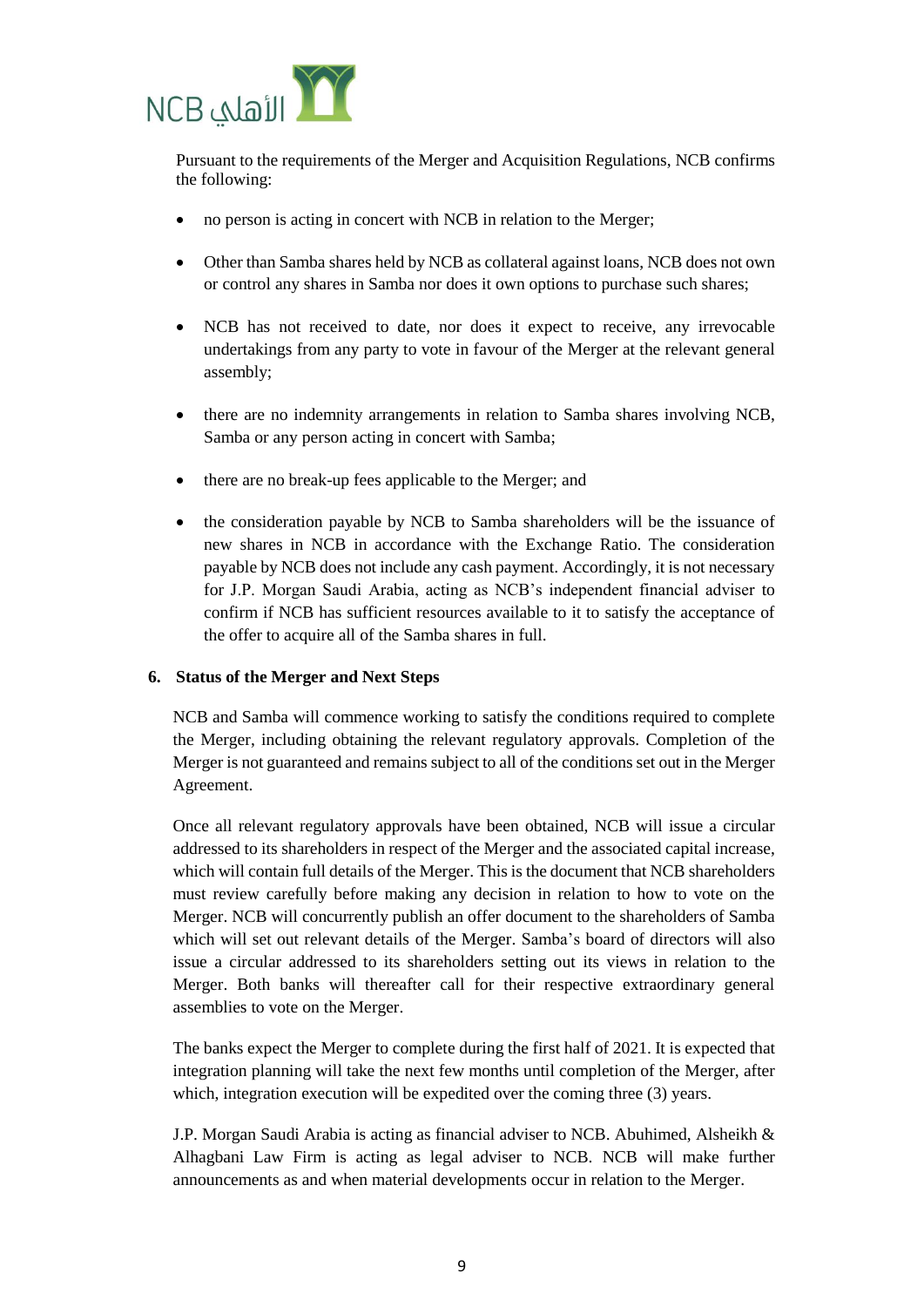

### **7. Important Notices**

The new NCB shares to be issued pursuant to the Merger are not being offered to the public by means of this announcement. This announcement does not constitute a prospectus, a shareholder circular or an equivalent document.

The implications of the Merger for persons resident in, or citizens of, jurisdictions outside of Saudi Arabia may be affected by the laws of such jurisdictions. The ability to participate in the Merger for persons not resident in Saudi Arabia may be affected by the laws of such jurisdictions. Such persons should inform themselves of and observe any applicable requirements.

### *No profit forecasts or estimates*

Nothing in this announcement is intended, or is to be construed, as a profit forecast or to be interpreted to mean that earnings per NCB or Samba share for the current or future financial years, will necessarily match or exceed the historical published earnings per NCB share or Samba share.

### *Presentation of Financial Information*

Save where expressly stated otherwise, financial information contained in this announcement is based on the aggregation of reported half year 2020 financial information of each of NCB and Samba rather than audited pro forma financial information and has not been independently verified by auditors or otherwise. The aggregated financial information included in this announcement will not match the pro forma financial information included in the offer document or the shareholders' circular prepared in connection with the Merger; these differences will arise as a result of various factors and adjustments, including for goodwill and other accounting matters.

Amounts expressed in this announcement in US Dollars (U.S.\$) have been converted from the original amounts in Saudi Riyal (SAR) using a conversion rate of 3.75 SAR per U.S.\$.

#### *Forward Looking Statements*

This announcement, including information incorporated by reference in this announcement, made regarding the Merger, and other information published by NCB and Samba contain statements which are, or may be deemed to be, "forward-looking statements". All statements, other than statements of historical fact are, or may be deemed to be, forward-looking statements. Forward-looking statements are prospective in nature and are not based on historical facts, but rather on assumptions, expectations, valuations, targets, estimates, forecasts and projections of NCB and Samba about future events, and are therefore subject to risks and uncertainties which could cause actual results, performance or events to differ materially from those expressed or implied by the forward-looking statements.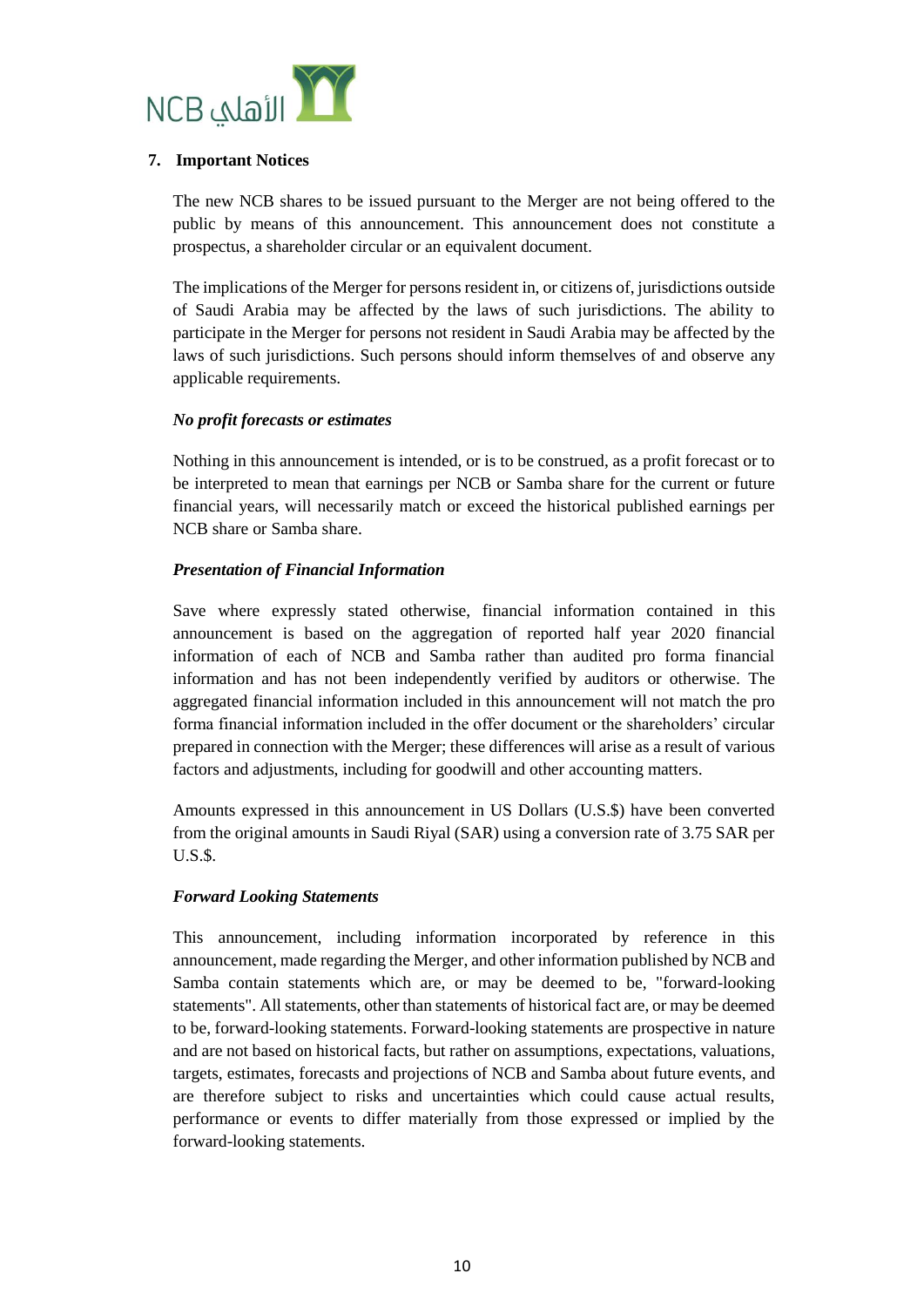

The forward-looking statements contained in this announcement include statements relating to the expected effects of the Merger on NCB, Samba, the Merged Bank, the expected timing and scope of the Merger and other statements other than historical facts.

Often, but not always, forward-looking statements can be identified by the use of forward-looking words such as "plans", "expects", "budget", "targets", "aims", "scheduled", "estimates", "forecast", "intends", "anticipates", "seeks", "prospects", "potential", "possible", "assume" or "believes", or variations of such words and phrases or statements that certain actions, events or results "may", "could", "should", "would", "might" or "will" be taken, occur or be achieved. Although NCB and Samba believe that the expectations reflected in such forward-looking statements are reasonable, NCB and Samba can give no assurance that such expectations will prove to be correct. By their nature, forward-looking statements involve risks (known and unknown) and uncertainties (and other factors that are in many cases beyond the control of NCB and/or Samba) because they relate to events and depend on circumstances that may or may not occur in the future.

There are a number of factors that could affect the future operations of NCB, Samba and/or the Merged Bank and that could cause actual results and developments to differ materially from those expressed or implied by such forward-looking statements. These factors include the satisfaction (or, where permitted, waiver) of the conditions to the Merger, as well as additional factors, such as: domestic and global business and economic conditions; asset prices; market related risks such as fluctuations in interest rates and exchange rates, industry trends, competition, changes in regulation, changes in the policies and actions of governments and/or regulatory authorities (including changes related to capital and tax), changes in political and economic stability, disruption in business operations due to reorganisation activities, interest rate, inflation, deflation and currency fluctuations, the timing impact and other uncertainties of future or planned acquisitions or disposals or offers, the inability of the Merged Bank to realise successfully any anticipated synergy benefits when the Merger is implemented (including changes to the Board and/or employee composition of the Merged Bank), the inability of NCB to integrate successfully Samba's operations and programmes when the Merger is implemented, the Merged Bank incurring and/or experiencing unanticipated costs and/or delays (including IT system failures, cyber-crime and fraud), or difficulties relating to the Merger when the Merger is implemented. Other unknown or unpredictable factors could affect future operations and/or cause actual results to differ materially from those in the forward-looking statements. Such forward-looking statements should therefore be construed in the light of such factors.

Each forward-looking statement speaks only as of the date of this announcement. Neither NCB, Samba nor any of their respective associates or directors, officers or advisers, provides any representation, warranty, assurance or guarantee that the occurrence of the events expressed or implied in any forward-looking statements in this announcement will actually occur.